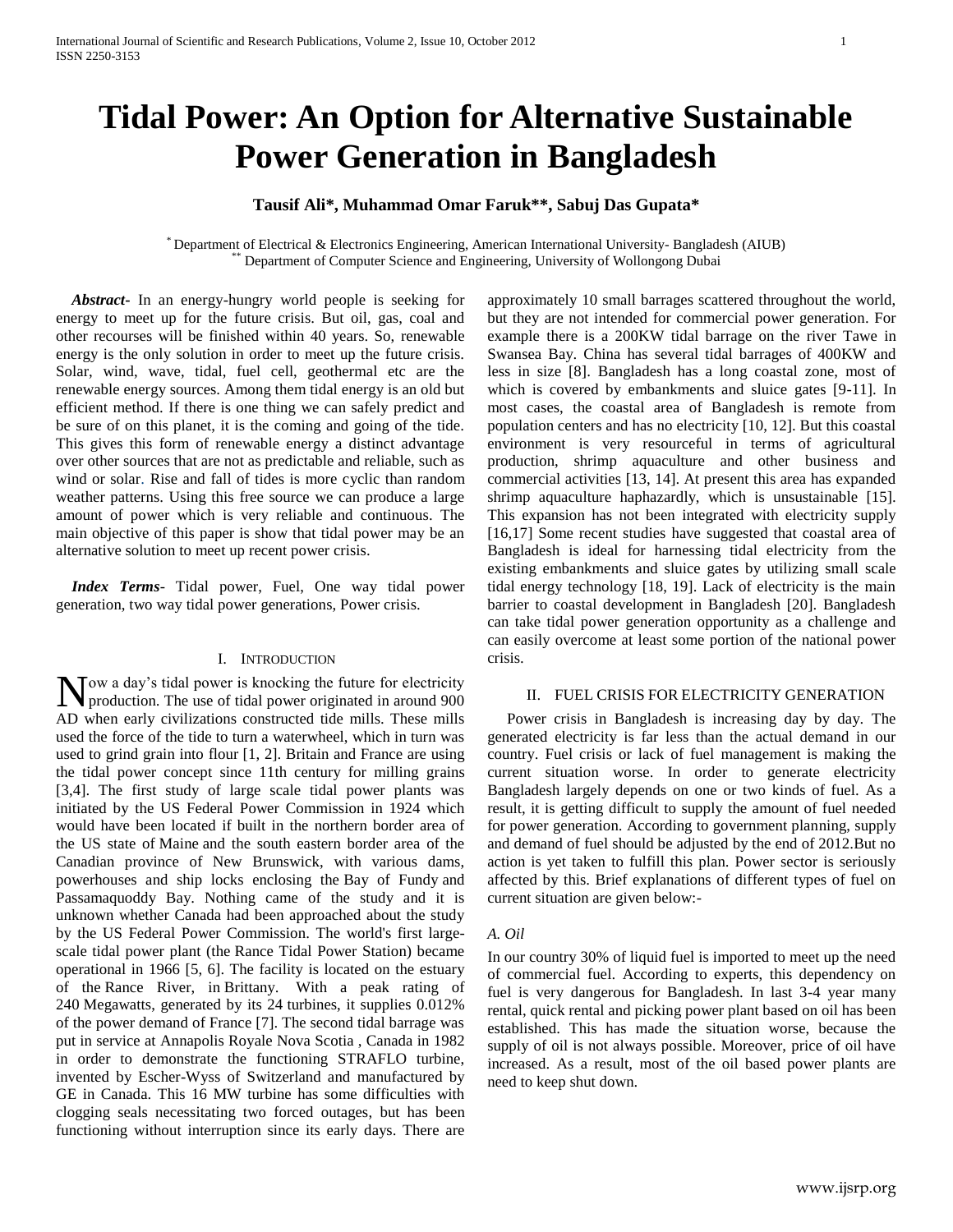# *B. Gas*

The main fuel for electricity generation in our country is Natural Gas. But the production of Natural Gas is not meeting demand for power generation. As of year 2012 70%-80% power plants are run by natural gas in our country. According to Petrobangla, recently government has improved the gas production by 350 million Cubic feet. But the problem is demand have increased by 500 million cubic feet. Because, for special purpose gas connection is provided such as CNG station, but normally gas connection is not provided to anyone. Also, government has taken decision to provide gas connection to industries gradually.

No large gas field is discovered after the discovery of Bibiana gas field at 1996. Foreign companies along with national company Buppex are trying to increase gas production as well as searching for new gas field under PSC act. But this not possible to add up to national grid before 2015.In order to increase gas production recently government is trying to make a contact with Russia's national company Gasprom. According to the contact, 10 new cavities were supposed to be dug. But the contract is not done yet. This 26<sup>th</sup> April, 2012 delegates of Gasprom supposed to come in Bangladesh. Even if the contact is done this time, it won't help the fuel condition in near future.

# *C. LNG*

In order to improve the gas crisis government has taken new step by importing Liquid Natural Gas (LNG). The amount of LNG imported is equivalent to 500 million cubic feet of natural gas. This will be distributed in Chittagong division. For this Maheskhali terminal was supposed to be build within June-July of the year 2012. But it won't start within this year.

# *D. LPG*

In last few years, LPG (Liquid Petroleum Gas) has become the new source of fuel. But its supply is about one-fourth of demand. There is plan of making adjustment between the supply and demand of LPG. In last June, 2011 finance minister has provided a plan about it. But yet no step is taken about it.

# *D. Coal*

Bangladesh has a good amount of reserved coal; which is a good source of fuel. But our government doesn't have any plan of using this coal but to keep it for future generation. Currently coal is being imported to meet up the demand. Government is planning to import a large amount of coal. But our country does not have necessary infrastructure to import and use this large amount of coal.

# *E. Biogas*

Biogas is made up of the waste of domestic animals. The use of Biogas is increasing in the rural area. But it's limited to few rural families. Only those who have their own domestic animal are getting the help of government to use biogas. Biogas is still at its earliest period, so its use hasn't been spread out yet.

The above discussion gives us a picture that Bangladesh is mainly dependent on Natural gas and imported oil. But the gas reserve of our country will diminish at a time. And importing oil to run power stations is too costly. Since we don't have any good back up plan the consequence may be severe. Also, we are not able to provide sufficient amount of fuel to meet our demand. Day by Day the demand for electricity will increase. If we don't find a new way to backup our existing system, our generating capacity won't increase. This will have a bad effect on our country's overall development.

## III. REASON BEHIND POWER CRISIS

There are no particular reason that why our country is drowned in power crisis. Though, our government claims that in last three year electricity situation has been improved. But as soon as summer comes our everyday life is submerged into darkness as load shedding intensifies even though our industries are shut down for 12 hours a day.

At the start of this government's period electricity situation was far worse than now. In order to come out of this problem, one quick solution was to use Rental power plants. This was temporary and quick and also thought out to be advantageous for the government. But after starting these plants it was evident that this has been a harmful step for the whole power generation system. It will take a long time to come out of this situation. But instead of coming out of this mess, government kept pushing the rental power plants. Government decided what would be the buying price of the current and in what price they will supply oil to the plant. There is a big difference between subscriber's fee and government spending. To run these quick rentals government is giving a large amount of subsidy. It is estimated that government will have to give 40 Billion USD worth of subsidy in this finance year. This subsidy is one-third of total revenue. Government is trying to give some amount of money from coming budget. But this may hamper our economical situation.

According to Bangladesh Power Development Board (BPDB), in the year 1990-91 established generating power was 2398 MW. In 2005-06, it became 5275 MW. In this 15 year our established generating power is increased by 5.8% every year. At the same time production power at the time of pick hour is increased from1672 MW to 3812 MW. That is, the actual producing power is increased by 6.1% every year. But there was no increase in generating power at 2006-07 and 2007-08, though maximum generation was increased by 8%. Even if the generating power is increased, there is no guarantee that the generation will also increase.

If we further analyze BPDB's data we will see that, in 1990-91 to 1995-96 established generating power was increased by 4.4%. Till 2000-01 it was increased to 6.6%.But in next 5 year i.e. till 2005-06 it decreased to 5.7%. At first 38 month of this government's period generating power jumped to 11.4%. Actually most of it increased at year 2010-11, when a huge number of rental power plant was running. Question may arise that this large amount of rental power plants why failed to increase power generation. The reasons behind this are-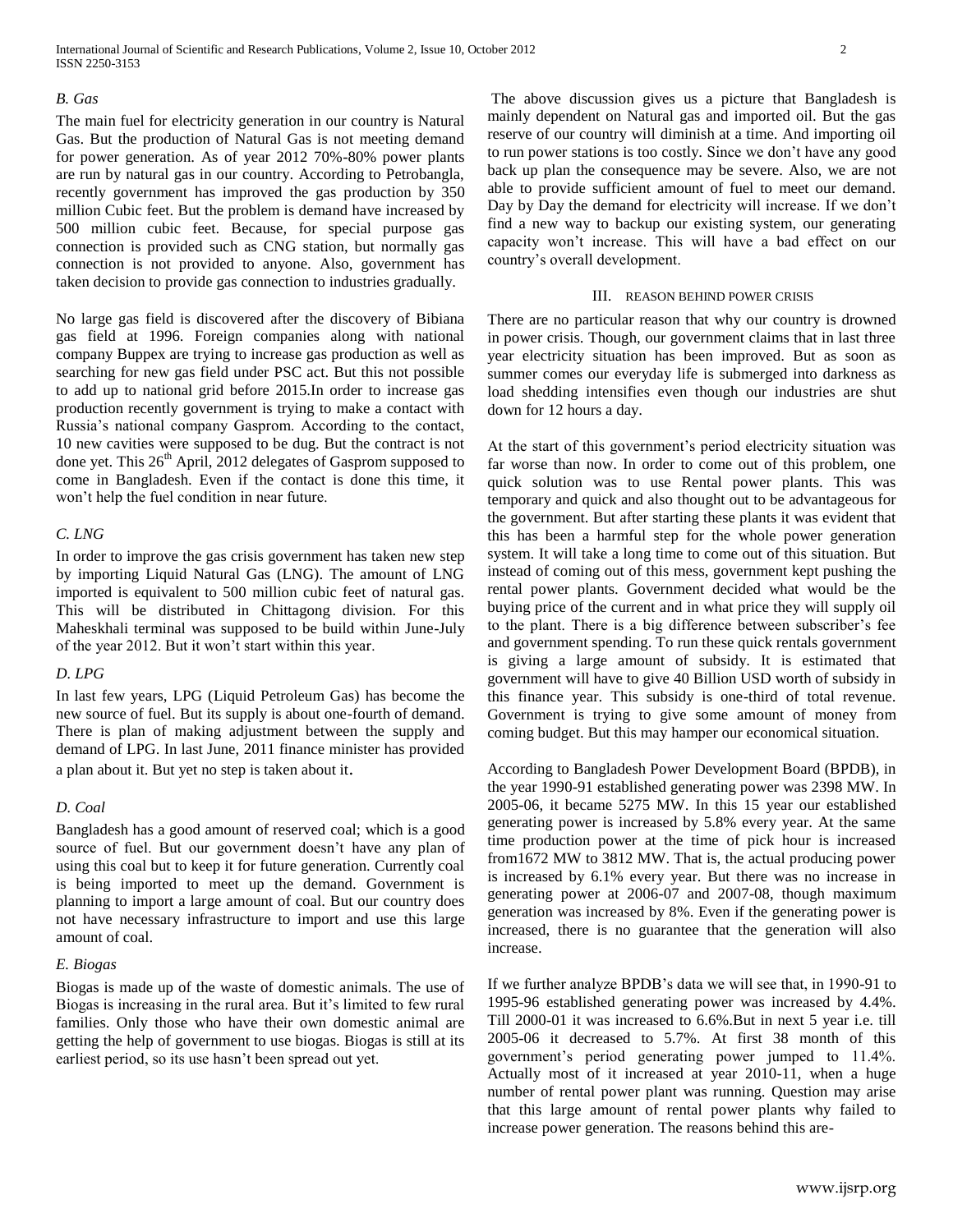- The productivity of old power plants (Government) is decreasing day by day.
- Power plants cannot go in full production due to shortage of fuels.
- Generation of rental power plants is less than what is actually said.

According to BPDB the production of electricity in  $30<sup>th</sup>$  April 2010 was suppose to be 2055 MW. But in  $29<sup>th</sup>$  February 2012 the production rate decreased at a rate 41% and now the actual production is 1506 MW. So it is clear that due to the shortage of fuel the production of electricity is decreased.

## IV. TIDAL ENERGY

Tidal energy is produced through the use of tidal energy generators. The large underwater turbines are placed in areas with high tidal movements and designed to capture the kinetic motion of the ebbing and surging of ocean tides in order to produce electricity. Tidal power has great potential for future power generation because of the massive size of the oceans and if there is one thing we can safely predict and be sure of on this planet, it is the coming and going of the tide. This is the distinct advantage over other sources that are not as predictable and reliable, such as wind and solar. Tides come and go for the gravitational force of the Moon and Sun and also the rotation of the Earth. The rotational period of the moon is about 4weeks, while the earth takes 24hours for one rotation which occurs a tidal cycle of around 12.5hours. Moreover, once the construction of the barrage is complete, the maintenance & running costs are very small and the life time of the turbines are generally very high for instance, around 30years. The above discussion suggests that tidal energy will be a preferred option over the other choices to meet the sky rocketing demand of electricity. There are two types of generation methodologies that are available to generate power. They are (1) one way generation  $\&$  (2) two way generation system.

# *A. One Way Tidal Power Generation System*

This section of the paper provides a brief overview of the one way tidal power generation system with the view of graphical representation. In one way tidal power generation system one way turbine is used. In order to generate tidal power both sea water level and the river basin water level is considerable. From Figure-1 it is seen that sea water level is varying approximately sinusoidal. During high tide basin water level will follow sea water level very closely because sluice gates are open. When the sea and basin water levels are equal at point  $P_1$ , both sluice gates and turbines are closed. It will be closed until a sufficient head  $H<sub>1</sub>$  built up. When the heads built up sluice gates at point Q will be open and the basin water level will fall with duration of T. At point  $P_1$ <sup>'</sup> there is not sufficient head  $H_1$ <sup>'</sup> is present to produce electricity. As a result both turbine and sluice gates will be closed until the two levels are equal. The moment these two levels are equal again then next cycle will start. Hence total power generation duration will be T. The advantage of this kind of plant is only one turbine is required for the plant and the cost of the

turbine, operation and maintenance are low. Turbine model required for this kind of plant is also industrially available. However, the disadvantage of this plant is the amount of power produced is less. Apart from its demerits this kind of power plant is widely used.



Figure1: One way tidal power generation system.

### *B. Two Way Tidal Power Generation System*

This part of the paper provides a summary of the two way tidal power generation system with the help of graph, indicating the water flow and position of the turbines, basin water level  $\&$ sluice gates. This section has also enlightened the benefits and hazards of this system and further modification idea for a better output. During high tide water will go through the turbine and therefore there should be a difference between the points  $L_1$  and  $L<sub>2</sub>$ . Water is passing into the basin from sea eventually basin water level will up. It will be rising until it reaches at point  $P_2$ and a sufficient head build up. At point  $P_2$  sluice gates will be open but turbines are closed until the basin and sea water levels are equal at point  $M_1$ . At point  $M_2$  a sufficient head will build up for power generation and then at point M2, turbines will open in opposite direction and basin water level will fall. The dive will last until it reaches at point  $P_2$ . While there is not enough sufficient head to produce electricity (up to  $H_2$ ), turbines will be closed but sluice gates are open still at point  $Q_1$ . The moment they are equal and will be equal at point  $Q_1$  sluice gates will be closed. After building the next head  $H_2$  sluice gate opens and new cycle begins. From the power output curve it is seen that power duration will be  $T_1$ ,  $T_2$  and  $T_3$ . This obviously illustrates power generation will be higher compared to previous power generation regime. However, the problem is associated with the no load period (NLP). During the no load period the system does not produce any power. This is the foremost problem of two way tidal power Generation system. When no load period occurs there is load shedding for some time. This creates a problem in large tidal power plants. In case for the massive generation using two way tidal power generation system the no load period gets higher. Because of this problem two way tidal power generation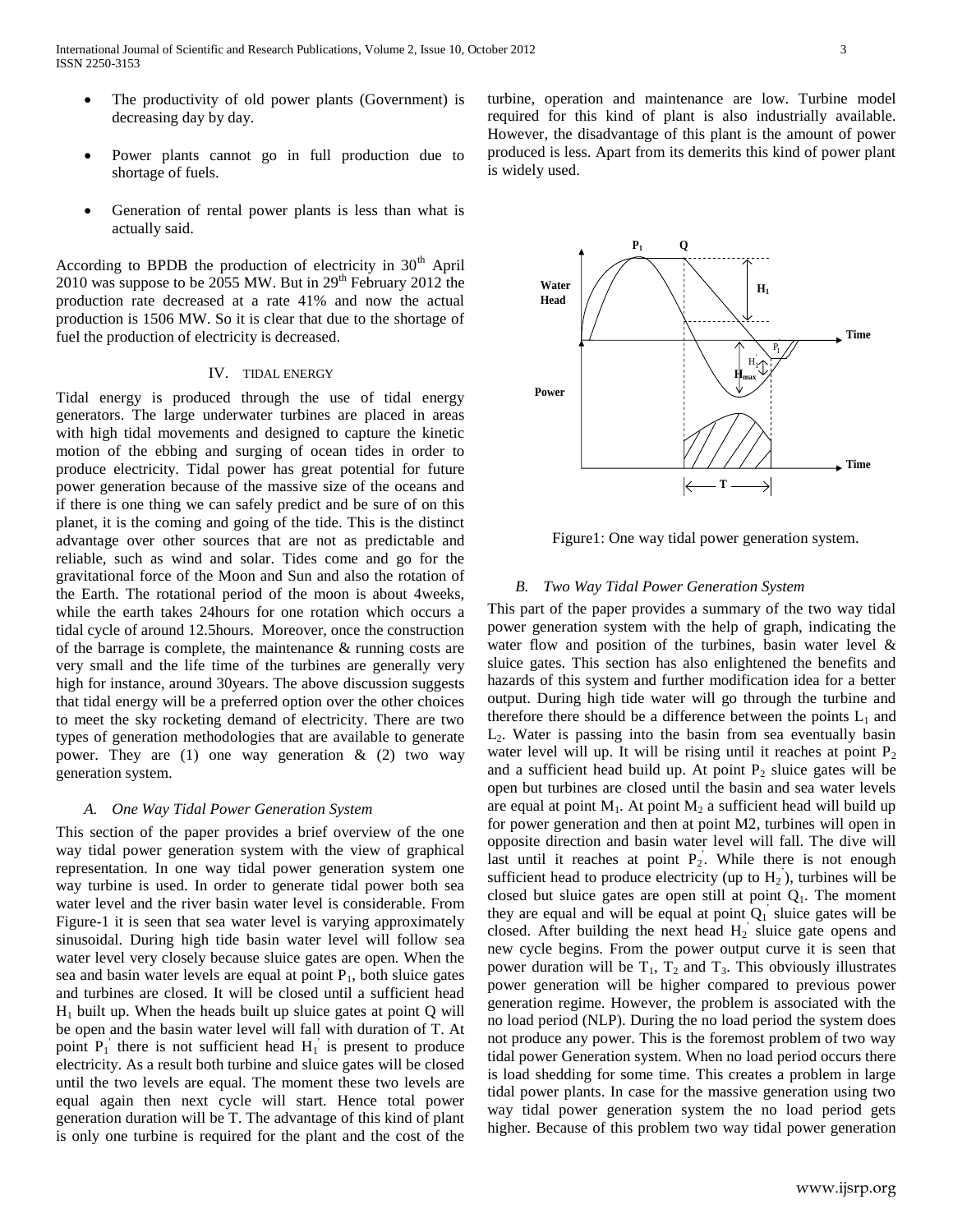system is normally not preferred and most preferable is one way tidal power generation system. However, two way tidal power generation system has the capability to produce larger amount of electricity which actually attracted the researcher to invent a regime to curtail the portion of no load period and eventually treat this method as a viable option to ensure the energy security.



Figure 2: Two way tidal power generation system.

#### V. TIDAL POWER MAY BE AN ALTERNATIVE SOLUTION

 We have discussed about Fossil fuels for power generation. There are also renewable energy sources such as Solar, Wind, Tidal, Hydropower, Nuclear etc. The renewable energy sources are more advantageous than Fossil fuel. They are more environments friendly and cost effective than fossil fuel. Also, fossil fuel will diminish in future. In fact, they have started to extinct. Sun, wind, water are the sources of renewable energy. There is no possibility of extinction of these sources in billion years. Besides, the life time of renewable energy based power stations are longer than fossil fuels. In case of Bangladesh the best form of renewable energy are Hydropower and Tidal Energy. Because Bangladesh is surrounded by a lot river and cannels and this gives practically zero fuel cost. There is long coastline in Bangladesh along the Bay of Bengal. In the coastlines and also in the big rivers of Bangladesh the tidal heights are suitable for power generation. If we compare tidal energy with hydropower and other fossil fuels then we will see that tidal energy is more beneficial than other sources. As it has negligible environmental impact. Also, the maintenance cost is very low compared to others. Though hydropower is renewable source, but it has negative environmental effect on its surroundings. In rainy season hydropower can provide good amount of electricity but in dry season it doesn't have sufficient water to provide electricity. So, it is used as picking power plant. But tide is always constant whether it is in river or sea. So, it can provide constant power all year long. In case of fossil fuels, tidal power's cost per unit energy is significantly lower. Currently, Cost of energy per unit for diesel station is 15.687 Tk, for gas station 18.803 Tk, For Steam turbine (oil faired) is 10.924 Tk,

Steam turbine (coal faired) is 2.009 Tk and hydropower is 0.87 Tk.; Whereas according to our research tidal power would be 1.89 Tk .So, cost of tidal power is very low compared to most other power plants. Bangladesh government is not yet able to take benefits from tidal power plant. Day by day the cost of oil, coal will increase. Also, the maintenance costs for fossil fuel based power plants are very high. In case of tidal power maintenance cost is very low since it has only few numbers of turbine and generator. So, we see that tidal energy have a lot of advantages over other forms of fuel sources and very negligible negative impact. Bangladesh has great potential for tidal power in future because of its large number of rivers and also because of the Bay of Bengal.

## VI. CONCLUSION

 Tides play a very important role in the formation of global climate as well as the ecosystems for ocean habitants. At the same time, tides are a potential source of clean renewable energy for future human generations. Tidal Energy has the potential and prospect to find a place in the power industry. But with the conventional power plant technology being well established and continued to be in the main stream, tidal power plants are yet to gain commercial acceptance. In the near future with its attractive and lucrative features it may pose a competition with the conventional technologies. The conventional energy sources for many countries are almost at their peaks. Depletion of primary power sources will inevitably force people to replace most of the traditional energy sources with renewable energy in the future. Tidal energy is one of the best candidates for this approaching revolution. For Bangladesh, more detailed studies are needed to be carried out. Development of new, efficient, low-cost and environmentally friendly hydraulic energy converters suited to free-Sow waters, such as triple helix turbines, can make tidal energy available worldwide. Moreover, this type of machine can be used not only for multi-megawatt tidal power farms but also for mini-power stations with turbines generating a few kilowatts. Such power stations can provide clean energy to small communities or even individual households located near continental shorelines, straits or on remote islands with strong tidal currents.

### **REFERENCES**

- [1] ACRE (1999), Tidal Power systems,<br>http://acre.murdoch.edu.au/refiles/tidal/text.html Australian CRC for <http://acre.murdoch.edu.au/refiles/tidal/text.html> Australian Renewable Energy, Alternative Energy Development BoardH. Poor, An Introduction to Signal Detection and Estimation, New York: Springer-Verlag, 1985, ch. 4. (Book Chapter)
- [2] Tidal Electric. History of Tidal Power. http://www.tidalelectric.com/History.htm
- [3] Md. Salequzaman and Peter Newman, "Integration Prospects of Tidal Energy as a Contribution to the Sustainable Developments of Coastal Bangladesh".
- [4] Clare, R, 1992.Tidal power trends and development. Thomas Telford , LondoE. Kabalcı, E. Irmak, I. Çolak, "Design of an AC-DC-AC converter for wind turbines", International Journal of Energy Research, Wiley Interscience, DOI: 10.1002/er.1770, Vol. 36, No. 2, pp. 169-175. (Article)
- [5] Blue Energy (2001) Blue Energy Canada Inc., Vancouver,Canada (formerly known as Nova Energy )
- [6] Tidal Power, DIL-HM group. Information available at <http://dil.hmgroups.com/tidal.html>